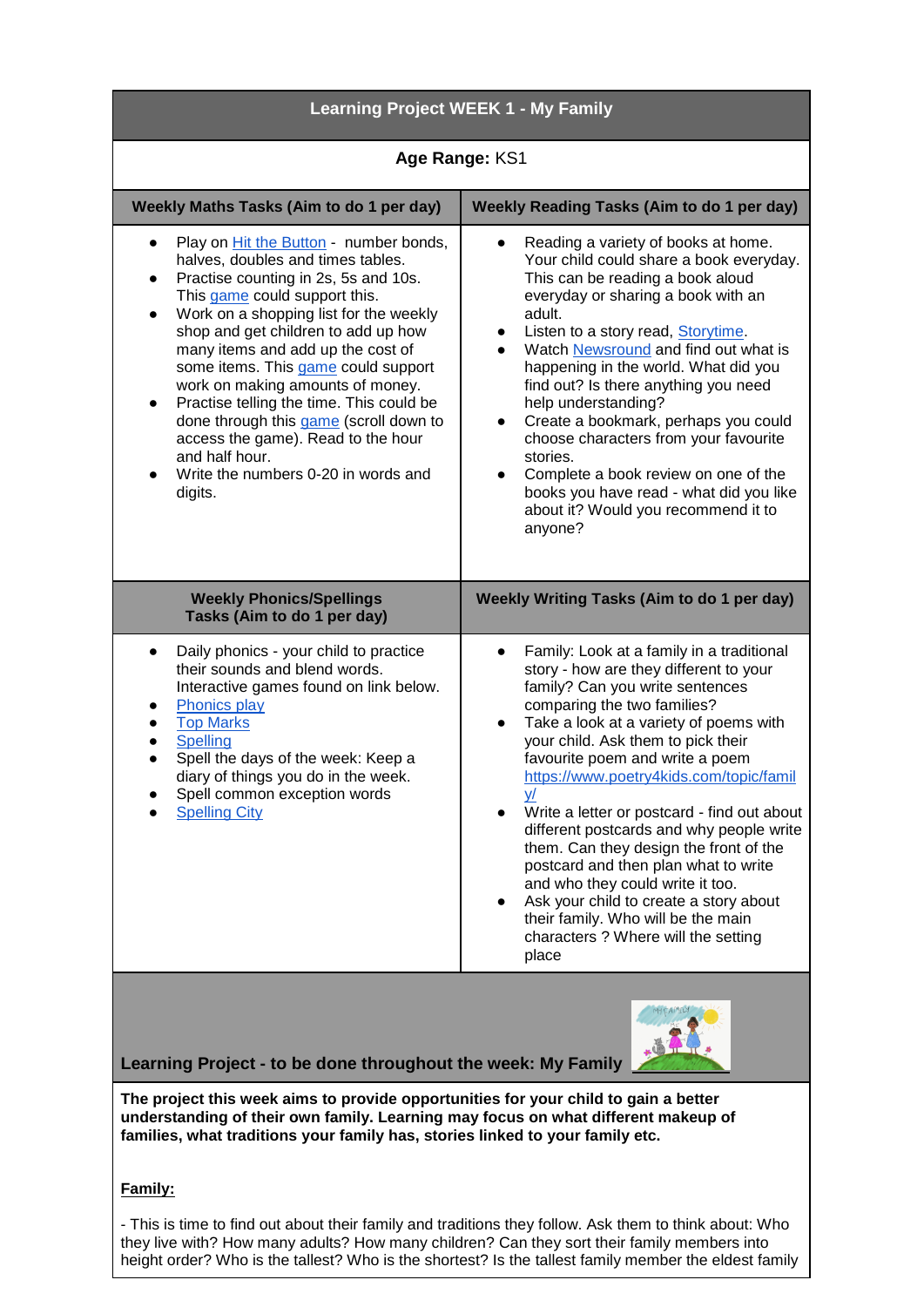member? If they drew around all their family members' hands; could they count in 5s? What if they drew around their feet? Could they count in 2s? Ask think about one family member they would love to interview. They could be a family member that lives with them or a family member that lives somewhere else. Can they write down some questions they would like to ask them? Have they got a pet? Can they draw or paint a picture of their family? Can they talk about their picture to a family member?

## **Self portrait:**

- Ask your child to think about which materials they use to draw? Can they find different materials around the house to help? [Ideas](https://www.bbc.co.uk/teach/class-clips-video/art-and-design-draw-self-portrait/z6ytscw%20%20https:/www.hellowonderful.co/post/12-CREATIVE-SELF-PORTRAIT-ART-PROJECTS-FOR-KIDS/) 

## **Create a card:**

Ask your child to design a card for someone in their family. It can be a birthday card, thank you card or a card to tell someone how much they love them!

## **Family tree**:

Look at photographs of your family members and discuss where they would go on a family tree. Have you met everyone? Is there anyone you could interview and find out more about?



#### **Design a personal coat of arms shield for the family:**

- Find out what a coat of arm shield means. Ask them to begin to think about their design. What could they draw? What does it mean to them ? Ask them to think about the colours and shapes. Maybe if they have some cardboard around the house they could make a shield to give to a family member.

### **Create a booklet all about the family:**

Can they name the people in their family and write sentences about them? Who are they? What do they call them? What do they like or dislike? Why are they special to them? Maybe they could get a photograph or draw a family member before they write about them.

### **News Reporter for half a day:**

-Their challenge is to interview family members and find things they like and dislike? Can they write down things they like and dislike? Can they compare these to someone else in their family? In your interview they could create flashcards with words such as: colour, clothes, food, drinks, books, places, music and then ask a family member to pick a flash card and talk about their likes and dislikes.

**Data detective** Ask your child to look at people in the house. What colour is their hair ? Eye colour? Favourite colour? Favourite food? Ask them to collect this and place in a tally chart. <https://www.twinkl.com.qa/resource/t2-m-250-favourite-colour-tally-and-bar-chart-worksheets>

### **Interview a family member:**

- interview a family member that doesn't live at home with them. Allow your child to ask them about their childhood. Who did they live with? Who is in their family? Have they got any family traditions they follow and why.

**Write an invitation to a family event:** Ask your child to invite a family member to one of the following: - (*talent show, music show, magic tricks, jokes*t) In their invitation ask them to think about the time, date and place. How will they design the invitation? Who will deliver it? Share the<https://family.gonoodle.com/activities/milkshake>movement and mindfulness video with their family. Who was the best? Which part did they enjoy? Could you create a video of your own?

# **Additional learning resources parents may wish to engage with**

**[Classroom Secrets Learning Packs -](https://classroomsecrets.co.uk/free-home-learning-packs/)** These packs are split into different year groups and include activities linked to reading, writing, maths and practical ideas you can do around the home.

**[Twinkl](https://www.twinkl.co.uk/offer/UKTWINKLHELPS?utm_source=promo&utm_medium=email&utm_campaign=England_coronavirus_schools_email&utm_content=offer_link) -** to access these resources click on the link and sign up using your own email